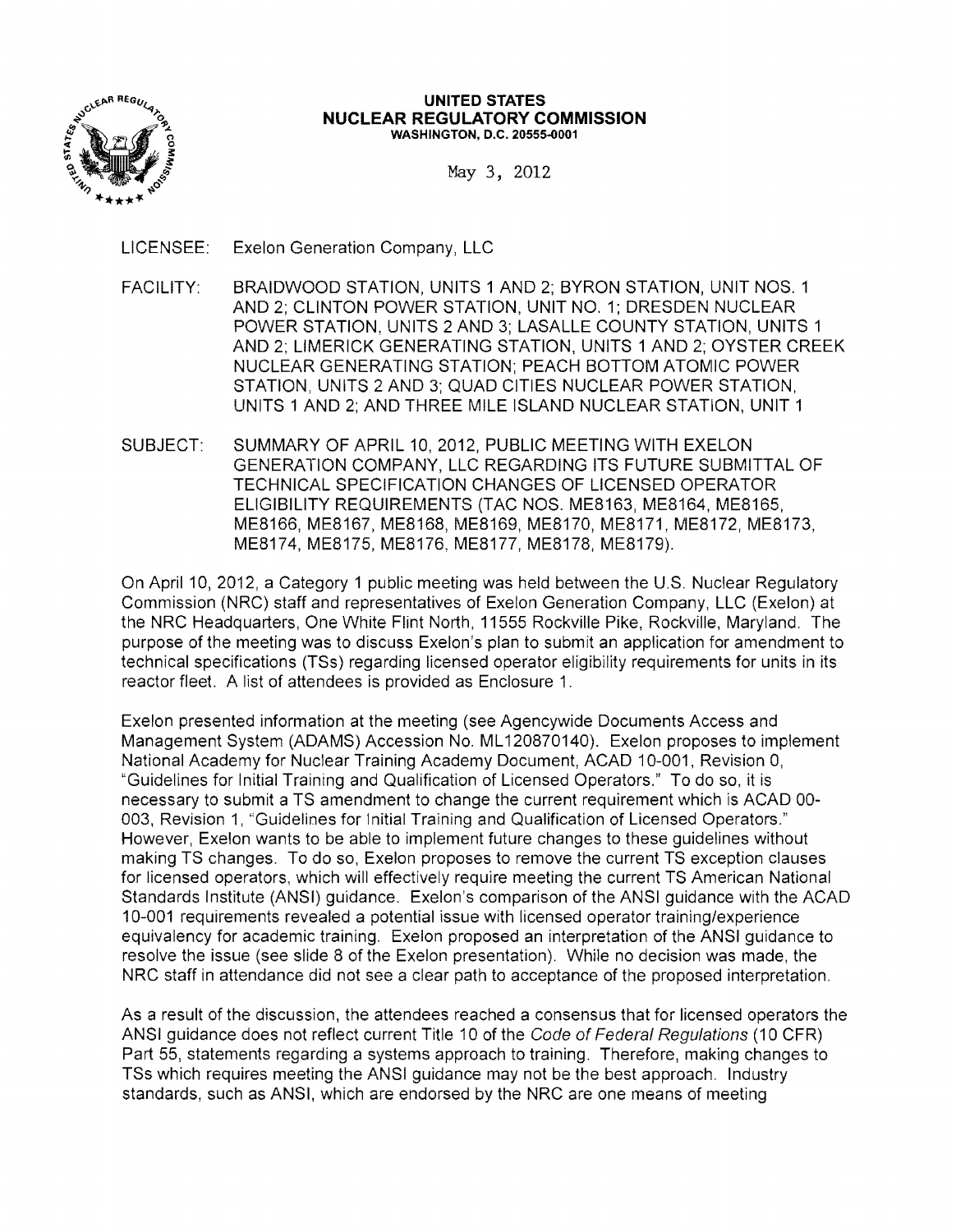regulatory requirements. In the case of licensed operator staff qualifications, the regulations are sufficiently detailed that using an industry standard to implement the regulation may not be necessary.

No decisions were made regarding the acceptability of Exelon's proposed submittal, but the NRC staff agreed to consider changes to the TSs that are similar to the current Limerick TS 6.3.1, which refers to 10 CFR Part 55, for licensed operator staff qualifications.

Members of the public were in attendance. Public Meeting Feedback forms were available, but not received.

Please direct any inquiries to me at 301-415-6606, or Joel. Wiebe@nrc.gov.

Joel S. Wiebe, Senior Project Manager

 $189$  ) ibe

Plant Licensing Branch 111-2 Division of Operating Reactor Licensing Office of Nuclear Reactor Regulation

Dockets Nos.: 50-456, 50-457, 50-454, 50-455, 50-461, 50-237, 50-249, 50-373, 50-374, 50-352, 50-353, 50-219, 50-277, 50-278, 50-254, 50-265, and 50-289

Enclosure: List of Attendees

cc w/encls: Distribution via ListServ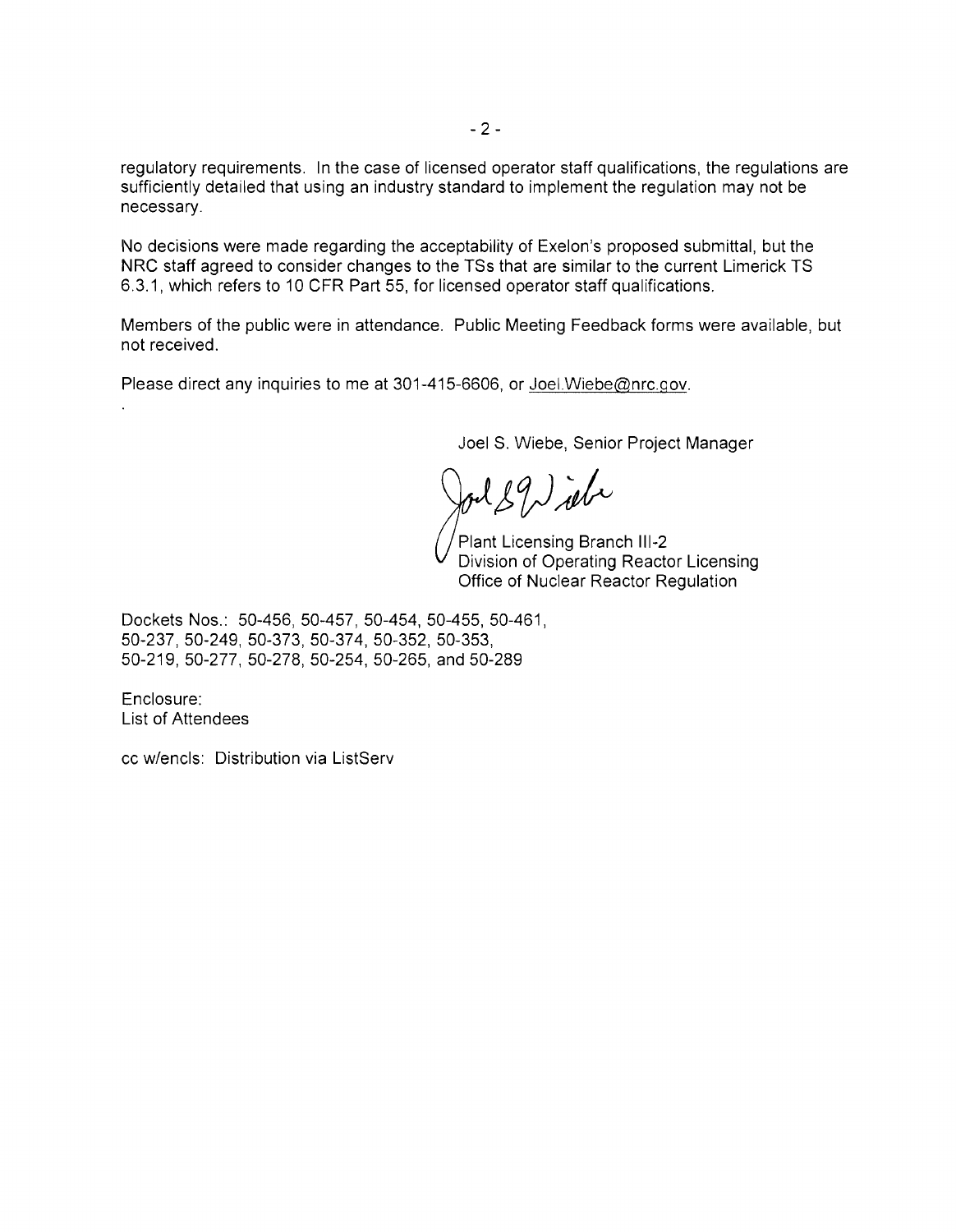## **LIST OF ATTENDEES**

# PUBLIC MEETING WITH EXELON GENERATION COMPANY, LLC REGARDING FUTURE SUBMITTAL TO REVISE LICENSED OPERATOR ELIGIBILITY REQUIREMENTS APRIL 10, 2012

| Name                           | Affiliation                            |
|--------------------------------|----------------------------------------|
| Jack McHale                    | <b>NRC</b>                             |
| John Munro                     | <b>NRC</b>                             |
| Shaun Anderson                 | <b>NRC</b>                             |
| Joel Wiebe                     | <b>NRC</b>                             |
| David Helker                   | Exelon                                 |
| Gregg Ludlam                   | Exelon                                 |
| Frank Mascitelli               | Exelon                                 |
| Putri Kusumawatimurry*         | Exelon                                 |
| Ron Zak* (Partial, dropped off | Department of Environmental Protection |
| because of phone noise)        | <b>Bureau of Nuclear Radiation</b>     |
|                                | State of New Jersey                    |

\*Via Teleconference